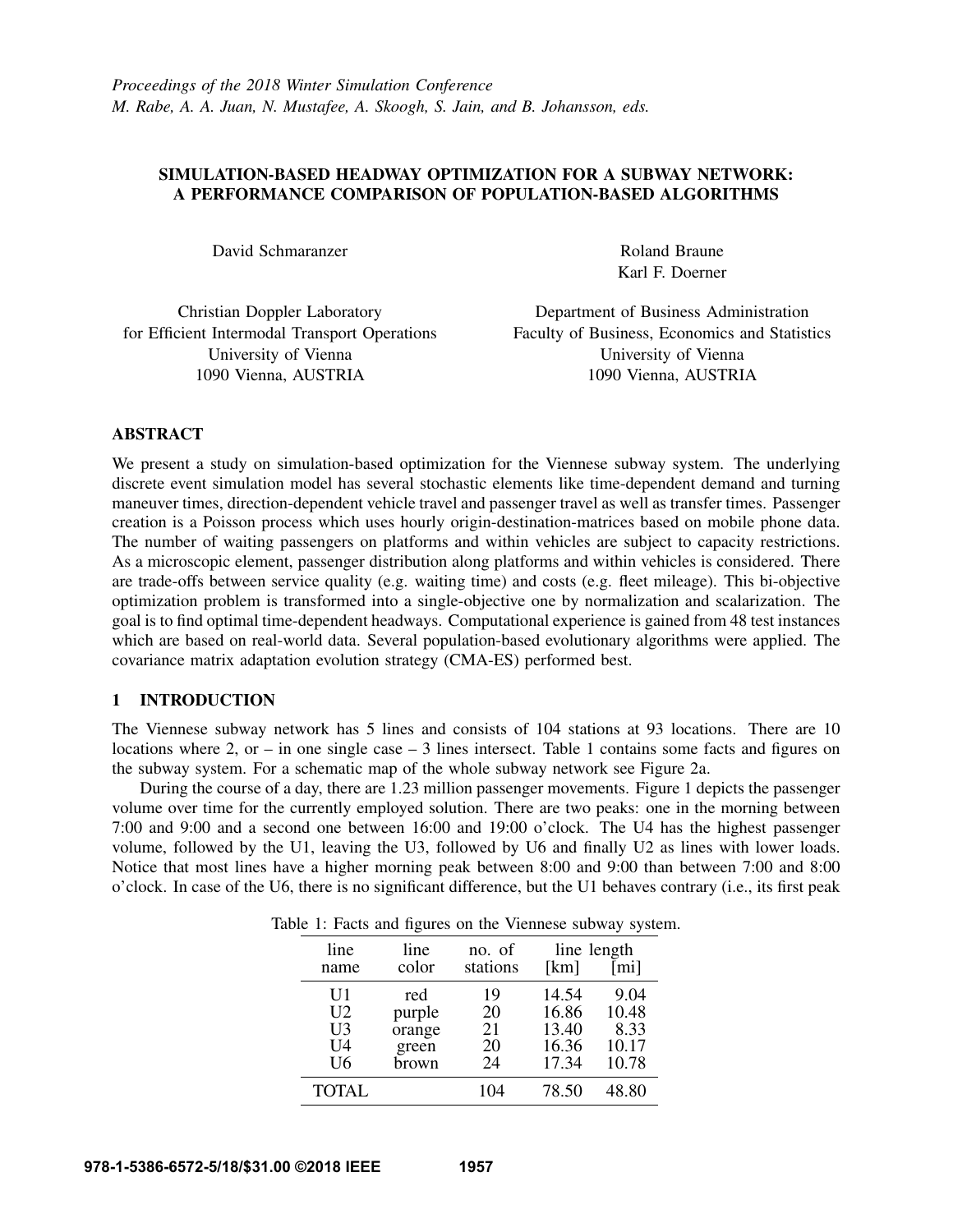



Figure 1: Passenger volume over time (simulation of currently employed headways).

behaves vice versa during aforementioned time periods). The passenger volume reaches about 22,800 in the morning, and 22,300 active passengers in the afternoon peak. About 31% perform 1 or 2 transfers.

**Definition 1** The term *headway* refers to the time difference between two consecutive vehicles (e.g. 3) minutes). Its inverse, vehicles per time unit is referred to as*frequency*. The problem of *headway optimization* is also referred to as *transit network frequencies setting problem (TNFSP)*.

Vienna's population (like many cities all over the world) is growing (Hanika 2015; United Nations 2014). Urbanization and other contributing factors such as efforts to reduce  $CO<sub>2</sub>$  emissions, pedestrianization, improving the resident's quality of life, etc. increase demand and call for frequent re-evaluations whether provisions (i.e., tighter headways) are – now or in future – indispensable. Economic factors – namely, capital and operational expenditure (including infrastructure preservation and expansion) – are contrary to the goal of passenger satisfaction (i.e. service level). This project is dedicated to solve these conflicting goals by determining the optimal hourly headways for each line of the Viennese subway network. The subway network is only a part of the Viennese public transportation system, which includes 28 tram, 108 bus and 10 suburban railway lines. Due to the lack of data, different providers, the tram and bus lines being no competition in terms of capacity, no or limited synchronization between different types of transportation and the to expect issues when attempting to simulate not up to 5 but 151 lines, these are not considered.

We employ a simulation-based optimization approach, a concept that has already proven successful in similar application contexts (Vázquez-Abad and Zubieta 2005; Osorio and Bierlaire 2013; Osorio and Chong 2015; Chong and Osorio 2018; Ruano et al. 2017). Also, evolutionary algorithms have already been applied to this kind of problem in a similar setting (Zhao and Zeng 2006; Guihaire and Hao 2008; Yu et al. 2011). For a current review on the method, the reader is referred to Juan et al. (2015).

This paper is structured as follows: Section 2 explains the problem of headway optimization and introduces the objective function (1) as well as constraints (2). In Section 3 we describe the solution method and its building blocks, namely the discrete event simulation model and (heuristic) optimization algorithms. Next, the setup of the computational optimization experiment is introduced in Section 4. Section 5 discusses results, before Section 6 concludes the paper and presents future research.

# 2 PROBLEM STATEMENT

As mentioned in Section 1, there are two conflicting goals: *cost minimization* (measured in productive fleet mileage) and *service level maximization* (measured in mean waiting time per passenger). Equation 1 contains the objective function. We employ the traditional approach of normalization and weighted sum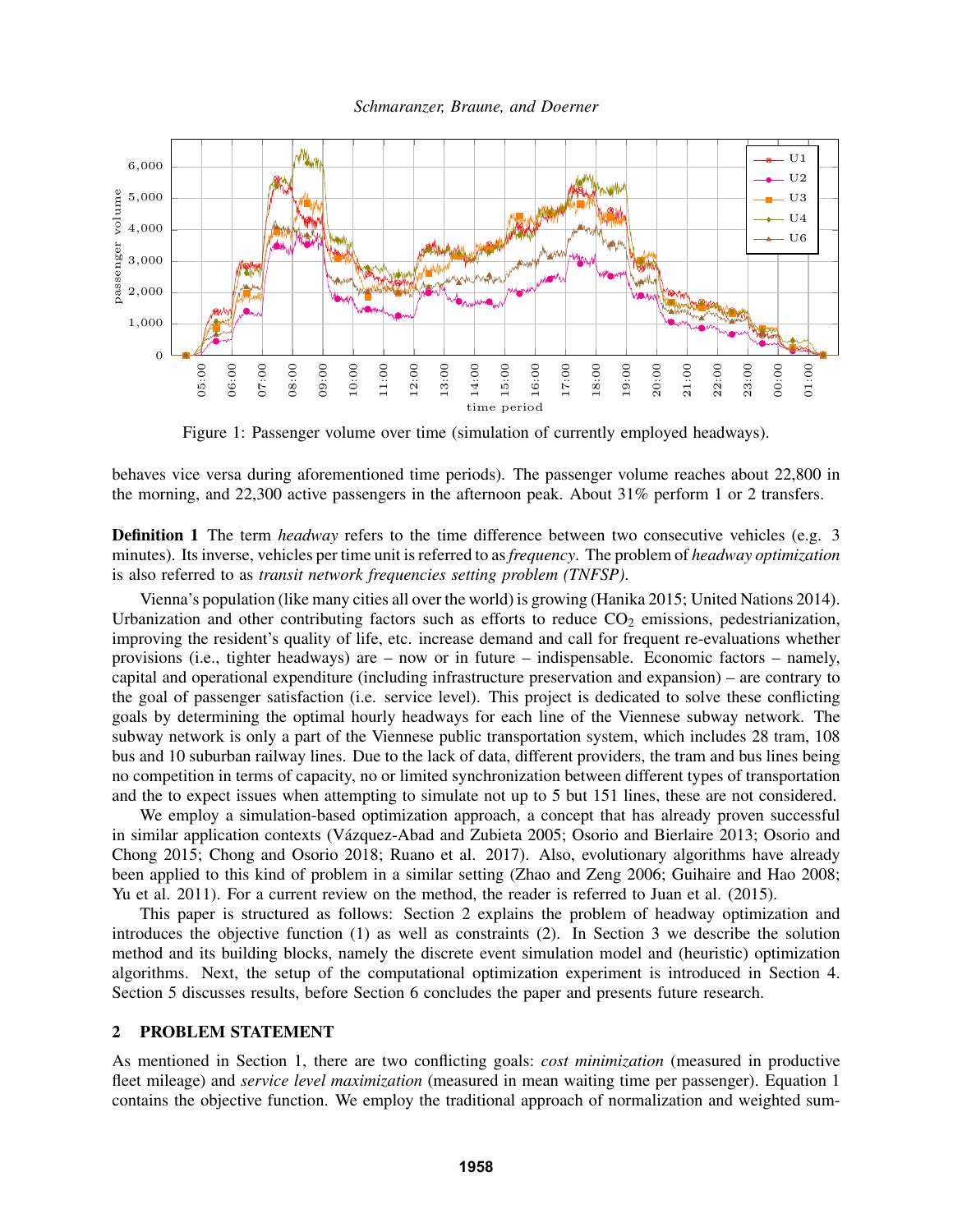based scalarization, thereby transforming a bi-objective into a single-objective optimization problem.

$$
\min Z = \left(\frac{m - m_{min^*}}{m_{max} - m_{min^*}} \cdot \varphi\right) + \left(\frac{w - w_{opt}}{w_{max^*} - w_{opt}} \cdot (1 - \varphi)\right). \tag{1}
$$

Notation:

| m                 | $\cdots$ | productive fleet mileage of the current solution                           |
|-------------------|----------|----------------------------------------------------------------------------|
| $m_{min^*}$       | $\cdots$ | lowest observed productive fleet mileage (presumably near optimum)         |
| $m_{max} \dots$   |          | highest productive fleet mileage at lowest possible headway                |
| W                 | $\ldots$ | mean waiting time per passenger of the current solution                    |
|                   |          | $w_{opt}$ lowest possible mean waiting time per passenger                  |
| $W_{max^*} \dots$ |          | highest observed mean waiting time per passenger (presumably near maximum) |
| $\varphi$         | $\cdots$ | weight (i.e. ratio between fleet mileage and mean waiting time)            |
| $u_{\rm s}$       | $\cdots$ | platform utilization of station s                                          |
|                   | $\cdots$ | set of stations                                                            |
|                   |          |                                                                            |

Note that, the first part concerning fleet mileage is deterministic (i.e., not subject to randomness). The second part of the sum concerning mean waiting time per passenger is stochastic. This is due to randomness from passenger creation (Poisson process) and other stochastic influences (e.g., vehicle travel times between stations, passenger transfer times, etc. – see Section 3.1). Therefore, the weight  $(\varphi)$  has an influence on the variance of the objective value *Z*. Since we employ not a fixed, but a varying number of replications within the simulation model (Section 3.1), this has an influence on the results.

The sole constraint type is the stations' respective platform capacity (2). In case a platform's capacity (more than 2 people per square meter) is exceeded, the solution is infeasible. The capacity of vehicles is limited as well, but this does not directly cause infeasibility: waiting passengers who are unable to board an overcrowded vehicle, continue waiting, thereby increasing the mean waiting time per passenger.

$$
u_s \le 1 \qquad \forall s \in S. \tag{2}
$$

Table 2 contains the minimum and maximum values for *productive fleet mileage* and *mean waiting time per passenger* used in the objective function (1). The maximum fleet mileage (*mmax*) and optimal mean waiting time ( $w_{opt}$ ) were easy to obtain: since the technically lowest possible headway is 1.5 minutes, we used this value for each line for each hour of operation and network variant (see Section 4), thereby deriving the aforementioned extreme values. Since up to 31% of passengers (depending on the network variant) perform 1 or 2 transfer operations, the optimum mean waiting time is significantly higher than the expected average waiting time per waiting process (0.75 minutes). As for lowest fleet mileage (*mmin*<sup>∗</sup> ) and highest mean waiting time (*wmax*<sup>∗</sup> ), we used one day long optimization runs with the covariance matrix adaptation evolution strategy, CMA-ES (see Section 3.2) and set the weight  $(\varphi)$  to 1 (i.e., only optimizing productive fleet mileage). This way we obtained the extreme values, which are presumably close to the optimum fleet mileage and maximum mean waiting time.

Table 2: Extreme values ( $m_{min*}$ ,  $m_{max}$ ,  $w_{opt}$  and  $w_{max*}$ ), passenger data and network length per variant.

| no. of | passenger volume |      | transfering                   | network length |      |             | fleet mileage [km] |           | waiting time [minutes] |  |
|--------|------------------|------|-------------------------------|----------------|------|-------------|--------------------|-----------|------------------------|--|
| lines  | [million]        | [%]  | passengers $\lceil \% \rceil$ | [km]           | [mi] | $m_{min^*}$ | $m_{max}$          | $W_{opt}$ | $W_{max^*}$            |  |
|        | .23              | 100% | 31%                           | 78.5           | 48.8 | 13.769.67   | 128,738.36         | 1.0517    | 11.6664                |  |
| 4      | L.O4             | 85%  | 27%                           | 61.6           | 38.3 | 11.612.07   | 101.094.52         | 1.0215    | 9.7596                 |  |
|        | 0.68             | 55%  | 20%                           | 48.2           | 30.0 | 8.025.90    | 79.115.24          | 0.9565    | 10.4336                |  |
|        | 0.45             | 37%  | 11%                           | 30.9           | 19.2 | 4.188.11    | 50.679.28          | 0.8451    | 12.3837                |  |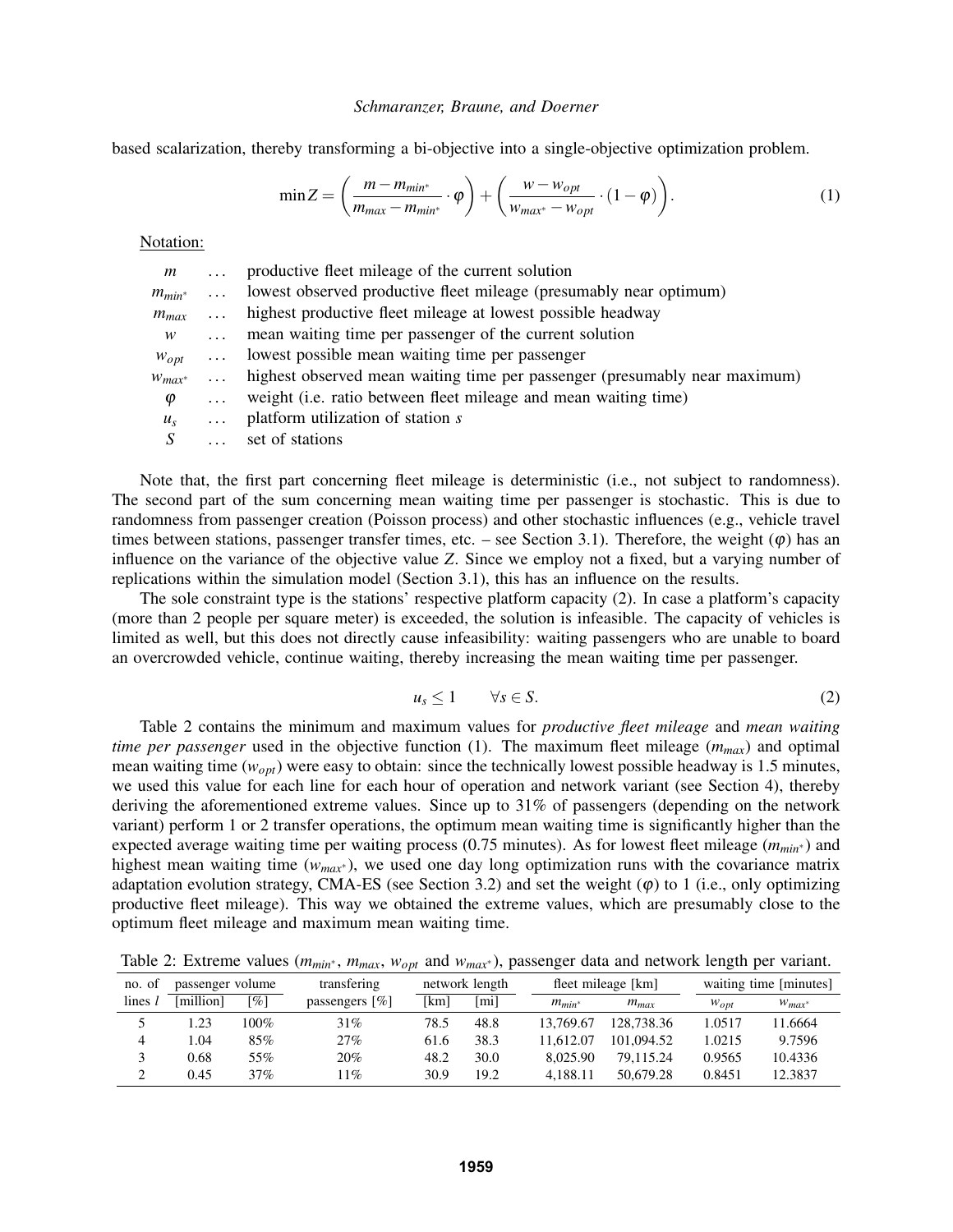## 3 METHODOLOGY

A subway system can be considered as a queuing network with synchronization and non-exponentially distributed service times. It is thereby too complex to merely apply analytic methods from queuing theory like Jackson networks (Jackson 1963) and its extensions. This is why we employ *simulation-based optimization* as introduced by Fu (2002). Its functional principle is as such: an optimizer (i.e., algorithm) – in our case various evolutionary algorithms – generates candidate solutions. These solutions are then handed over to a simulation model for evaluation. The result of this process (i.e., the respective solution's quality and feasibility status) is then sent back to the optimizer in order to generate new and hopefully better solutions. The next Subsections deal with the two aforementioned building blocks of simulation-optimization: the simulation model (Section. 3.1) and (heuristic) optimization algorithms (Section 3.2).

### 3.1 Simulation Model

The features of the discrete event simulation model are: 1) Time-dependent passenger creation (Poisson process) based on hourly origin-destination-matrices: created by the MatchMobile project (IKK 2017) using anonymous mobile phone and counting data. 2) Direction-dependent passenger transfer times (triangular distribution): several station have separate platforms (i.e., one per direction), thereby the transfer time is potentially direction-dependent. 3) Stochastic passenger times (travel time = waiting + invehicle + transfer time). 4) Direction-dependent vehicle travel times (log-normal distribution). 5) Time-dependent vehicle turning maneuver times (triangular distribution). 6) Passenger distribution along platforms and within vehicles: each platform and vehicle is divided into 3 sections (about 40 meters (44 yd) or 2 wagons per section). Provided that the station is not overcrowded, a new or transfer passenger is assigned to a platform's section and potentially boards the vehicle's corresponding section. In case the platform section in question has no free capacity, the passenger moves on to the neighboring section. In case the overcrowded section has two neighbors (i.e., the second or middle section is affected), the chance that the passenger moves to the front or end section is 50%. If a vehicle's section is overcrowded, the passenger is force to continue waiting on the platform. The distribution is based on vehicles' doors infrared counting data.

A far more detailed description, including distribution fitting and a sensitivity analysis of this discrete event simulation model can be found in Schmaranzer et al. (2016). However, it does not contain the aforementioned passenger distribution along platforms and uses older origin-destination-matrices (2012).

Since, as mentioned in Section 2, there are several stochastic elements, replications (i.e., simulation re-runs) are required to account for statistical significance. We employ a varying number of replications with a minimum of 3 and a maximum of 50 replications. The sequential evaluation process terminates once a 99.9% confidence interval with a relative error of 1% has been constructed. Since the weight  $(\varphi)$ , used in the objective function (1), has an influence on the standard deviation of the objective value *Z*, the average number of replications varies, i.e., there is a negative correlation with  $\varphi$ .

Due to the massive number of samples (i.e., 1.23 million passenger movements), the standard deviation in mean waiting time per passenger is low. This allowed for the introduction of a "global denominator". It reduces the number of passengers as well as the capacities (platforms and vehicles) by a factor of 10. This step of course increased standard deviation, but reduced the simulation run time significantly by a factor of about 6 (0.58 instead of 3.52 seconds per run on an Intel i7-4770 with up to 3.9 GHz).

The simulation model was developed in AnyLogic 7.0.3 (64 Bit, Linux) and uses some other additional Java libraries (JGraphT 1.0.1, Apache POI 3.15 and Apache Math 3.6.1).

### 3.2 Heuristic Optimization Algorithms

For the purpose of optimization (i.e., finding better solutions), several population-based evolutionary algorithms are investigated. Basically, all are inspired by nature, namely theory of evolution and natural selection. A set of solutions, called population, develops over time and ideally becomes better and better. Solutions, which do not perform well, are removed form the population and replaced by new ones. This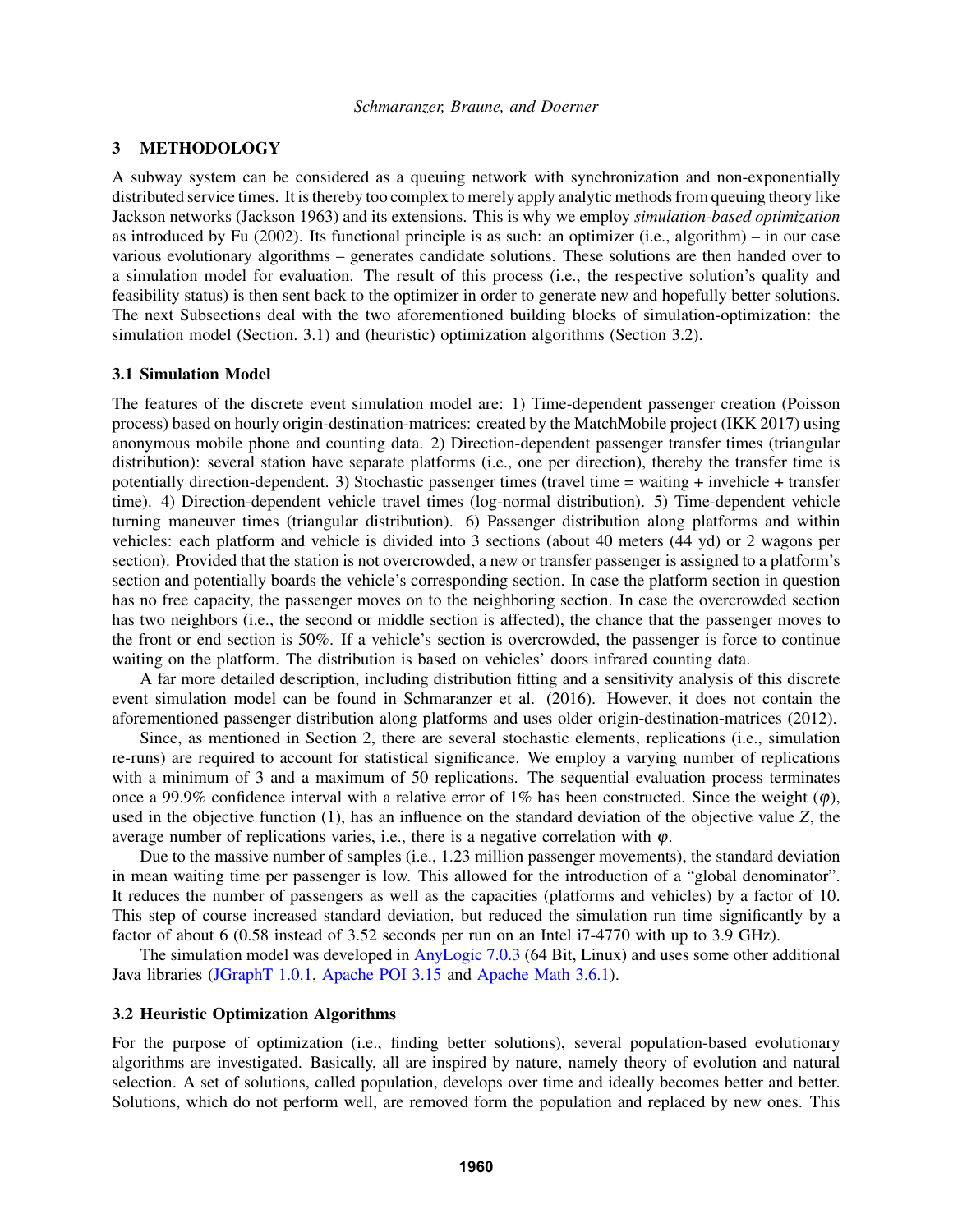is achieved by various evolutionary operators, for example, *crossover* (i.e., breeding new offspring based on the best solutions) and *mutation* (i.e., adding a bit of randomness to the genetic gen pool). In our case, solutions are vectors comprised of continuous values. The length of such a solution vector varies and depends on the network variant (i.e., number of lines *l*) and encoding type (*e*) – more later in the upcoming Section 4. The six employed evolutionary algorithms (i.e., optimizers) are:

- (standard) genetic algorithm (GA, see Holland 1975)
- offspring selection genetic algorithm (OS-GA, see Affenzeller et al. 2009)
- relevant alleles preserving genetic algorithm (RAP-GA, see Affenzeller et al. 2007)
- age-layered population structure genetic algorithm (ALPS-GA, see Hornby 2006)
- age-layered population structure with offspring selection genetic algorithm (ALPSOS-GA)
- covariance matrix adaptation evolution strategy (CMA-ES, see Hansen and Ostermeier 2001)

For details on these algorithms we refer to the above cited articles and books. Basically, the offspring selection genetic algorithm (OS-GA) aims for new populations where a certain percentage of offspring must be of better quality than their parents, thereby attempting to ensure progression. The RAP-GA is based on the OS-GA and allows population size alterations within certain parameters. As long as new and, with reference to the preceding population, better offspring can be created, the population size is allowed to grow up to a maximum size. The ALPS-GA employs age layers which aim at reducing premature convergence (i.e., homogeneous individuals). It continues to explore new parts of the quality landscape by creating a new sub-population of randomly generated individuals in its bottom layer. By measuring an individual's age, segregation into different age layers is performed. The goal of this scheme is to allow young individuals to develop without being dominated by older ones. When this scheme is combined with the OS-GA algorithm, it is refereed to as ALPSOS-GA. Last, the CMA-ES generates offspring not directly by crossover, but with a sophisticated sampling approach. New candidate solutions are sampled according to a multivariate normal distribution. It increases the chance of creating better offspring by constantly updating a covariance matrix which represents the pairwise dependencies between variables.

As for the 5 GA variants, the following 4 crossover operators have been used: an *average crossover* which calculates an average value out of two parents' values at the respective position of their gene material. An *arithmetic crossover* which randomly performs an average calculation or simply takes the value from the first parent. Both do not differentiate between the quality of the parents (i.e., solutions' respective quality). The *blend alpha* and *blend alpha beta crossover* (Takahashi and Kita 2001) are also used and do differentiate between better and worse parents. In both cases an interval is calculated and used as boundary for a new random value. In the case of the blend alpha crossover, the aforementioned interval can exceed only the better parents value, the other crossover can also exceed the limit set by the worse parent. For each new offspring to be created, one of these crossover operators is chosen at random.

All algorithms are aware of the currently employed headways and base the creation of the first population on it. The initial solution is the very first individual in the initial population, the remaining ones are generated by applying a normal distribution with the currently employed headways as mean and a sigma of 3.

The algorithms themselves have various parameters which need to be tuned in order to fit the problem. For this purpose, we defined a set of reasonable values for each parameter and ran a full factorial experiment, based on two hour long optimization runs on one of the smaller test instances. This tuning instance has 2 lines  $(l = 2)$  and an encoding of 21 parameters  $(e = 21)$  per line (see Section 4). Therefore, this instance has 42 optimization parameters  $(l \cdot e)$  in total. This network and encoding instance combination was chosen because it offered the best combination of low run time – which is due to the significantly reduced passenger volume – and still a high number of headways to be set. Table 3 contains the tuned parameter values. Notice that the resulting population size does not vary much (50 to 60). Populations sizes (up to 300) were tested, but the lower ones lead to better results – most likely due to the long evaluation time.

As for the used software: we employ several libraries from HeuristicLab 3.3.14 (Wagner et al. 2014), which is an easy-to-use metaheuristics framework developed in C#.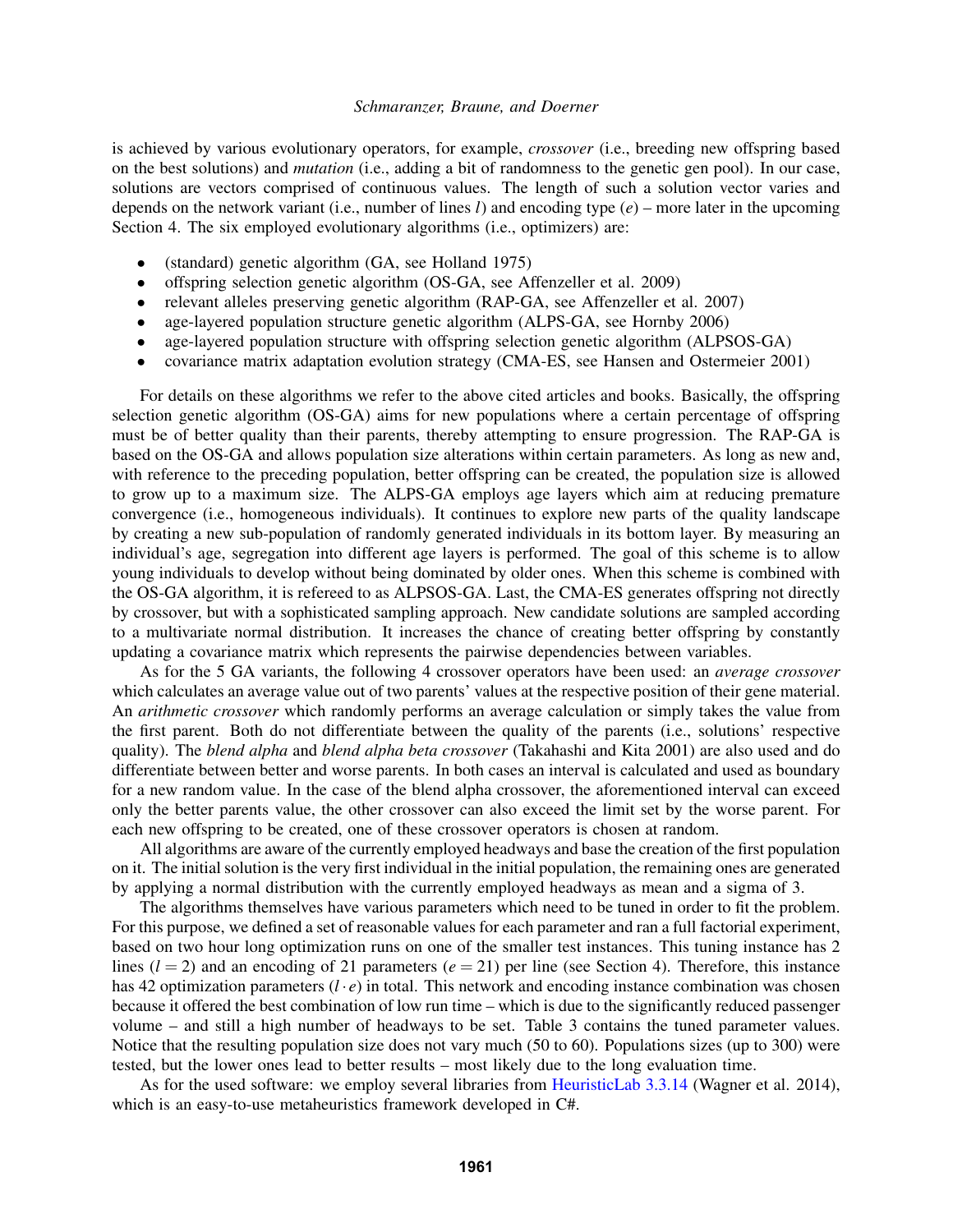| parameter name                      | <b>GA</b> | OS-GA  | RAP-GA | ALPS-GA | ALPSOS-GA | <b>CMA-ES</b> |
|-------------------------------------|-----------|--------|--------|---------|-----------|---------------|
| re-evaluate elites                  | false     | false  | false  | false   | false     |               |
| population size                     | 60        | 50     | 50     | 50      | 50        | 60            |
| elites in $%$ (min. 1 elite)        | 20%       | $10\%$ | $10\%$ | $10\%$  | $10\%$    |               |
| mutation probability                | 40%       | 20%    | $20\%$ | 20%     | 20%       |               |
| selected parents                    |           | 100    |        |         | 100       |               |
| success ratio                       |           | 0.8    |        |         | 0.8       |               |
| maximum selection pressure          |           | 100    |        |         | 100       |               |
| offspring selection before mutation |           | false  |        |         | false     |               |
| fill population with parents        |           | false  |        |         | false     |               |
| min. population size                |           |        |        |         |           |               |
| max. population size                |           |        | 75     |         |           |               |
| batch size                          |           |        | 10     |         |           |               |
| comparison factor                   |           |        | 0.75   |         | 0.5       |               |
| effort                              |           |        | 750    |         |           |               |
| age gap                             |           |        |        | 10      | 10        |               |
| aging scheme                        |           |        |        | linear  | linear    |               |
| number of layers                    |           |        |        | 50      | 50        |               |
| age inheritance                     |           |        |        | 0.25    | 0.75      |               |
| mating pool range                   |           |        |        |         |           |               |
| plus selection                      |           |        |        | false   |           |               |
| initial iterations                  |           |        |        |         |           | 200           |
|                                     |           |        |        |         |           | 10            |
| initial $\sigma$                    |           |        |        |         |           |               |
| recombinator                        |           |        |        |         |           | log-weighted  |

Table 3: Tuned parameter values for all algorithms.

# 4 COMPUTATIONAL EXPERIMENT SETUP

The aforementioned solution method (Section 3) is applied to 48 different test instances. These instances were created to serve several purposes: a fast instance combination for tuning the algorithms' respective parameters (Section 3.2) was required. And foremost, in order to properly compare and prove the effectiveness of a solution scheme, several different problem instances are a necessity. The instances were created by using 4 different versions of the Viennese subway network, 4 different kinds of solution encoding, and applying 3 different weights ( $\varphi = 0.25, 0.50, 0.75$ ). The first two are described in detail in the upcoming paragraphs. Weights have already been introduced as part of the objective function (1) in Section 2.

As for *network versions*: Figure 2a contains the whole Viennese subway network. marks Stephansplatz (i.e. the city center) and its renowned landmark St. Stephen's Cathedral. Since this network version contains 5 lines, it is referred to as  $l = 5$ . The other variants  $(l = 4, l = 3$  and  $l = 2$ ; Figure 2b, 2c and 2d, respectively) are reduced versions of the full network. They were created by removing one line after another. The main criteria for this being the respective line's passenger volume (Figure 1) and area coverage. The latter being the reason why in  $l = 3$  (Figure 2c) the U3 was removed instead of the U6 line.

On to *solution encoding*: Since the origin-destination-matrices change hourly, changing headways on an hourly basis too comes naturally. Given that the subway system is operating from 04:50 to 01:00 (Monday – Thursday), each line has 21 optimization parameters  $(e = 21)$ . In order to fill and empty the lines with vehicles, their release starts at 04:30 and ends at 01:00. In the hourly encoding, the first optimization parameter of each line applies to the time period prior 05:00. Other encoding variants are 2 and 3 hour long headways, the result being 11 ( $e = 11$ ) and 7 ( $e = 7$ ) optimization parameters per line, respectively. The smallest version re-uses headways by means of indices and works as such: each line has merely 4 optimization parameters  $(e = 4)$ . Those values are assigned to 21 specific time periods:  $\{0,0,1,2,2,3,1,1,3,3,3,3,2,2,2,3,1,1,0,0,0\}$ . The 4<sup>th</sup> and 5<sup>th</sup> as well as the 13<sup>th</sup>, 14<sup>th</sup> & 15<sup>th</sup>, for example, all have an index of 2. So, the solution's line's value at this particular index is used as headway for the morning (07:00 to 09:00 o'clock) and afternoon peaks (16:00 to 19:00 o'clock).

The resulting number of optimization parameters lies between 8 and 105  $(l \cdot e)$ . We refer to the 8 parameter variant as *smallest* and to the 105 parameter version as *largest* instance. A run time of 6 hours proved to be sufficient for the large one. The run time of all other instances was set in relation to the number of optimization parameters (15 minutes accuracy). The smallest one has a run time of 45 minutes.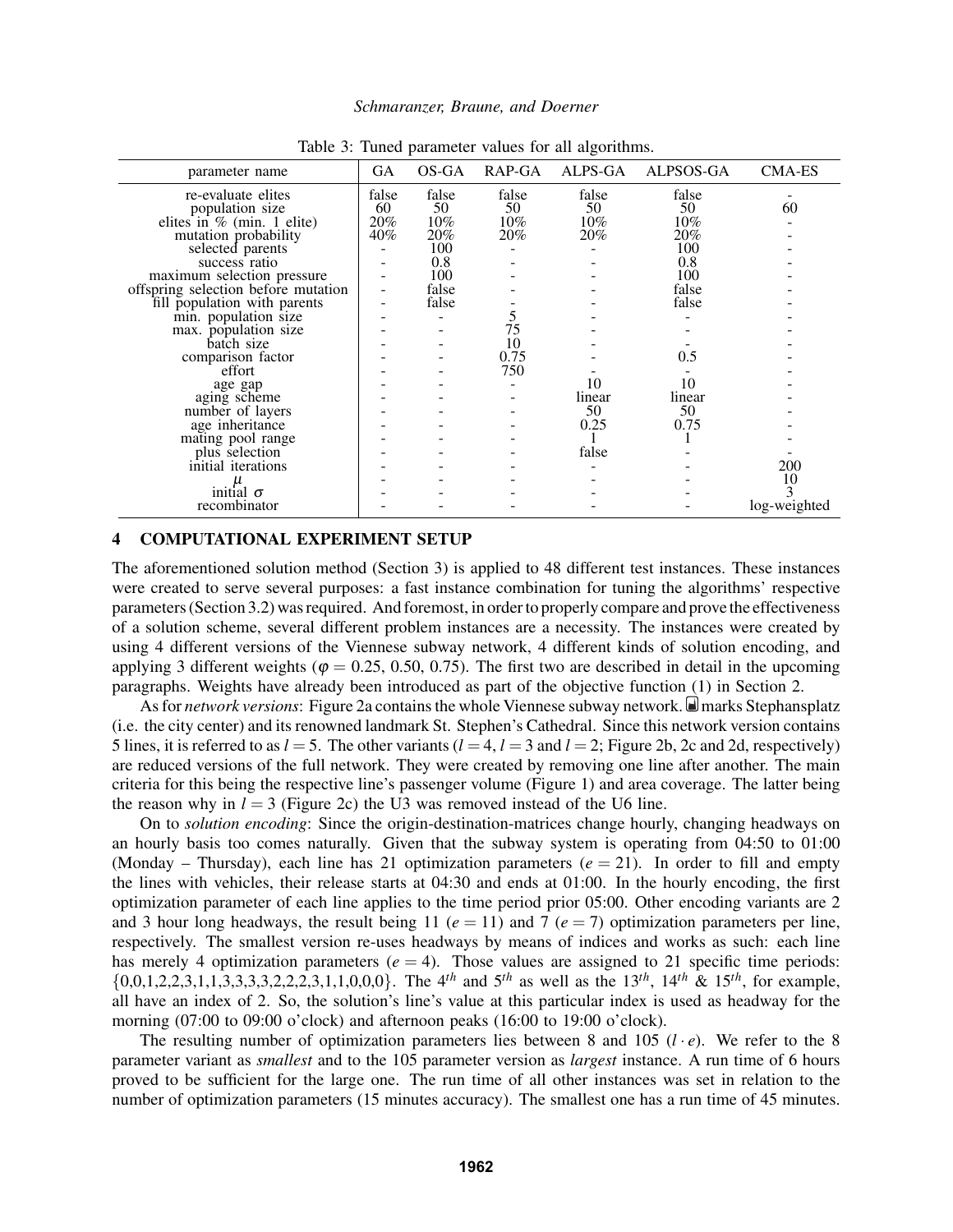One evaluation of all 48 instances takes almost 40 hours of computation. Given, that 6 different algorithms are used, and 5 independent optimization runs (not to be confused with replications) are performed, a total of 1,200 hours is required. All experiments were conducted on the Vienna Scientific Cluster 3 (VSC 2018), which is a high performance computing (HPC) cluster comprised of 2,020 nodes, each one equipped with two Intel Xeon E5-2650v2 processors (2.6 GHz, 8 cores) and at least 64 GB RAM.



(c) Network without U2 & U3 ( $l = 3$ ). (d) Network with U1 & U4 ( $l = 2$ ). Figure 2: Network variants (based on the schematic plan of the Viennese Subway network as of 2014).

# 5 COMPUTATIONAL RESULTS

Tables 4, 5 and 6 contain the final results for all network as well as encoding variants and all 3 applied weights  $(\varphi)$ , respectively. 5 independent and reproducible optimization runs per variant and algorithm were performed. The average objective value *Z* of the initial solution (i.e., the currently employed headways) served as baseline and the reported values represent average percentage deviations from that baseline. The best and second best results are highlighted bold and *italic* respectively. The worse are in gray.

At a weight of  $0.25$  (Table 4) – i.e., higher priority on mean waiting time – the CMA-ES performed best in all cases. Its average best result over all instances with this weight is -9.14%. The GA performed takes the second place in 13 out of 16 instances. RAP-GA performed worse of all in 7 out of 16.

At an equal weight of 0.50 (Table 5) again, the CMA-ES performs best. Its average best result over all instances is -6.96% and thereby not as well as with preceding weight of 0.25. The GA performs well again, but merely in 7 out of 16. Apart from the ALPSOS-GA, the other algorithms achieve 2*nd* place more often than with a weight of 0.25. This time, the ALPSOS-GA is the worst performer in 8 out of 16 cases.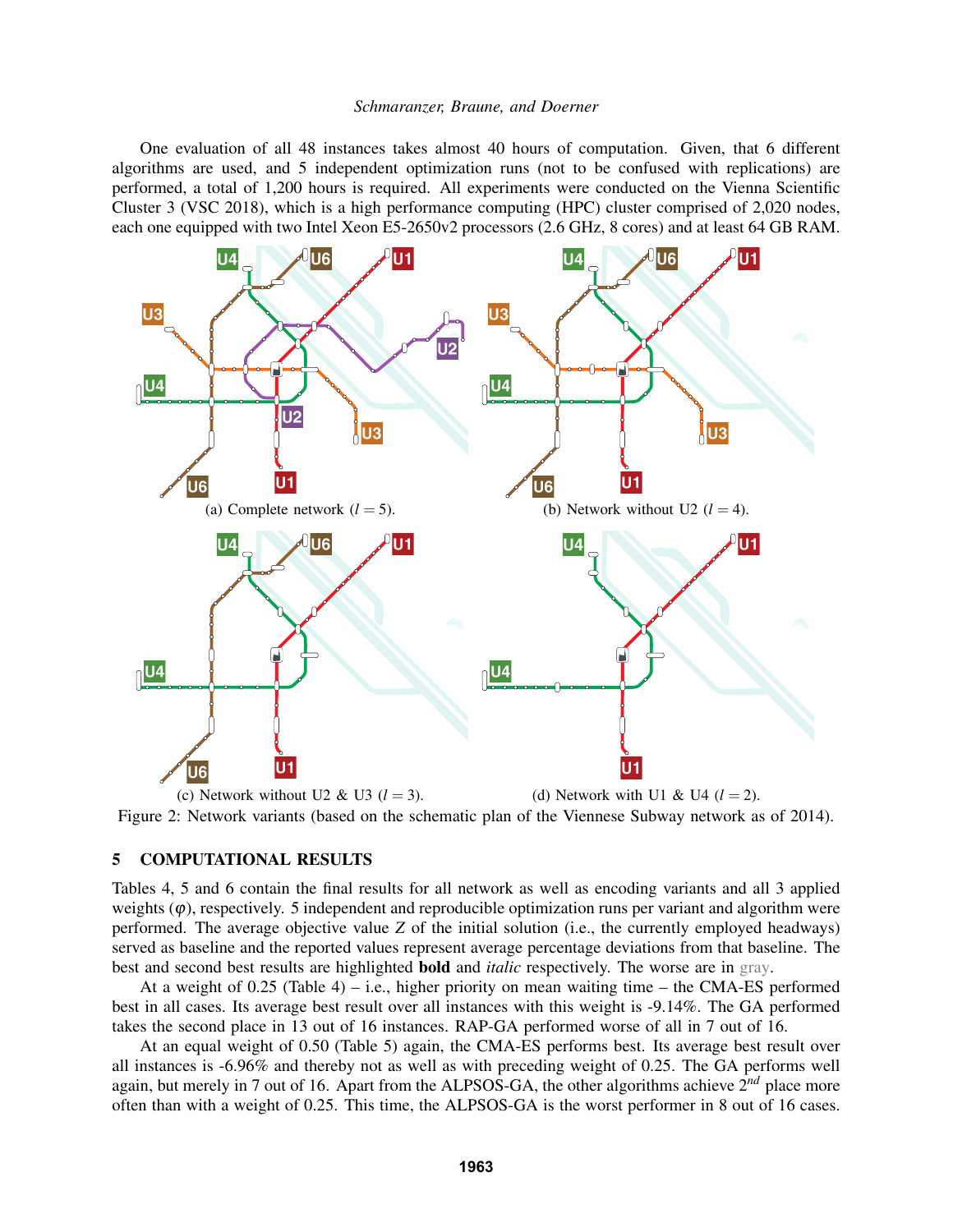| no. of                                            | no. of opt.                                    | run time                     | diff. to initial solution's Z                  |                                                |                                                  |                                                 |                                                |                                                      |  |  |
|---------------------------------------------------|------------------------------------------------|------------------------------|------------------------------------------------|------------------------------------------------|--------------------------------------------------|-------------------------------------------------|------------------------------------------------|------------------------------------------------------|--|--|
| lines $l$                                         | parameters                                     | [hours]                      | GA                                             | OS-GA                                          | RAP-GA                                           | ALPS-GA                                         | ALPSOS-GA                                      | <b>CMA-ES</b>                                        |  |  |
| $\boldsymbol{2}$                                  | 8<br>$1\bar{4}$<br>$^{22}_{42}$                | 0.75<br>1.50<br>1.50<br>3.00 | $-4.06\%$<br>$-4.32\%$<br>$-3.64%$<br>$-3.78%$ | $-4.21%$<br>$-4.24%$<br>$-3.40%$<br>$-3.18%$   | $-3.99\%$<br>$-4.19%$<br>$-3.47\%$<br>$-3.37%$   | $-4.02%$<br>$-4.19%$<br>$-3.47\%$<br>$-2.81%$   | $-4.10\%$<br>$-4.23%$<br>$-3.24%$<br>$-2.87%$  | $-4.43\%$<br>$-4.59\%$<br>$-4.04\%$<br>$-4.54\%$     |  |  |
| 3                                                 | 12<br>$\frac{21}{33}$<br>$\overline{63}$       | 1.50<br>1.50<br>2.25<br>3.75 | $-9.17%$<br>$-8.74%$<br>$-7.87%$<br>$-7.82%$   | $-9.17%$<br>$-8.23%$<br>$-7.39%$<br>$-6.10%$   | $-8.97%$<br>$-8.01%$<br>$-6.85%$<br>$-5.70\%$    | $-9.16%$<br>$-8.53%$<br>$-6.72%$<br>$-4.53\%$   | $-8.91%$<br>$-8.31%$<br>$-6.81%$<br>$-4.65\%$  | $-9.85\%$<br>$-10.27\%$<br>$-9.40%$<br>$-9.49\%$     |  |  |
| $\overline{4}$                                    | 16<br>28<br>44<br>$\ddot{84}$                  | 1.50<br>1.50<br>3.00<br>5.25 | $-10.76%$<br>$-9.31%$<br>$-9.67%$<br>$-9.26%$  | $-10.65\%$<br>$-8.59%$<br>$-9.10%$<br>$-7.28%$ | $-10.01\%$<br>$-6.29%$<br>$-8.07\%$<br>$-6.03\%$ | $-11.44%$<br>$-9.19%$<br>$-8.70\%$<br>$-5.08\%$ | $-11.60\%$<br>$-8.75%$<br>$-7.51%$<br>$-5.54%$ | $-12.78\%$<br>$-12.58\%$<br>$-12.47\%$<br>$-12.65\%$ |  |  |
| 5                                                 | 20<br>35<br>55<br>105                          | 1.50<br>2.25<br>3.00<br>6.00 | $-7.65\%$<br>$-7.36%$<br>$-6.52%$<br>$-6.50%$  | $-7.21%$<br>$-5.63%$<br>$-6.34%$<br>$-4.64%$   | $-5.45%$<br>$-5.66%$<br>$-5.07\%$<br>$-3.55%$    | $-7.53%$<br>$-7.17%$<br>$-5.41%$<br>$-2.72%$    | $-7.68\%$<br>$-6.86%$<br>$-5.71%$<br>$-3.84%$  | $-9.71%$<br>$-9.62%$<br>$-9.96\%$<br>$-9.90\%$       |  |  |
| <b>TOTAL</b>                                      |                                                |                              | $-7.28%$                                       | $-6.58%$                                       | $-5.92%$                                         | $-6.29%$                                        | $-6.29%$                                       | $-9.14%$                                             |  |  |
| Table 5: $\varphi = 0.50$ (equal prioritization). |                                                |                              |                                                |                                                |                                                  |                                                 |                                                |                                                      |  |  |
|                                                   |                                                |                              |                                                |                                                |                                                  |                                                 |                                                |                                                      |  |  |
| no. of                                            | no. of opt.                                    | run time                     |                                                |                                                |                                                  | diff. to initial solution's Z                   |                                                |                                                      |  |  |
| lines $l$                                         | parameters                                     | [hours]                      | <b>GA</b>                                      | OS-GA                                          | RAP-GA                                           | ALPS-GA                                         | ALPSOS-GA                                      | <b>CMA-ES</b>                                        |  |  |
| $\overline{2}$                                    | 8<br>14<br>$\frac{22}{42}$                     | 0.75<br>1.50<br>1.50<br>3.00 | $-9.12%$<br>$-8.33%$<br>$-10.09%$<br>$-10.68%$ | $-9.24%$<br>$-8.47%$<br>$-10.10%$<br>$-10.57%$ | $-9.15%$<br>$-8.45%$<br>$-10.17\%$<br>$-10.65%$  | $-9.17%$<br>$-8.42%$<br>$-10.05%$<br>$-10.28%$  | $-9.09\%$<br>$-8.26%$<br>$-9.90%$<br>$-10.29%$ | $-9.27\%$<br>$-8.57\%$<br>$-10.49\%$<br>$-11.08\%$   |  |  |
| 3                                                 | 12<br>21<br>$\overline{33}$<br>$\overline{63}$ | 1.50<br>1.50<br>2.25<br>3.75 | $-5.86%$<br>$-5.43%$<br>$-6.56%$<br>$-6.77\%$  | $-5.99%$<br>$-5.40%$<br>$-6.57%$<br>$-6.63%$   | $-5.84%$<br>$-5.34\%$<br>$-6.66%$<br>$-6.76%$    | $-5.83%$<br>$-5.53%$<br>$-6.53%$<br>$-6.80\%$   | $-5.91%$<br>$-5.17%$<br>$-6.42%$<br>$-6.61%$   | $-6.49\%$<br>$-5.77\%$<br>$-7.23%$<br>$-7.74%$       |  |  |
| $\overline{4}$                                    | 16<br>28<br>44<br>$\overline{84}$              | 1.50<br>1.50<br>3.00<br>5.25 | $-3.93%$<br>$-3.98%$<br>$-4.73%$<br>$-4.82%$   | $-4.09%$<br>$-4.01%$<br>$-4.72%$<br>$-4.45%$   | $-3.91%$<br>$-3.82%$<br>$-4.60%$<br>$-4.56%$     | $-3.86%$<br>$-3.88%$<br>$-4.77%$<br>$-4.46%$    | $-3.99%$<br>$-3.95%$<br>$-4.64%$<br>$-4.58%$   | $-4.27%$<br>$-4.26\%$<br>$-5.49\%$<br>$-5.81\%$      |  |  |
| 5                                                 | 20<br>$\frac{35}{55}$<br>105                   | 1.50<br>2.25<br>3.00<br>6.00 | $-5.12%$<br>$-5.17%$<br>$-5.90%$<br>$-5.72%$   | $-4.99\%$<br>$-5.02%$<br>$-5.77%$<br>$-5.56%$  | $-4.97%$<br>$-5.00%$<br>$-5.57%$<br>$-5.28%$     | $-5.03\%$<br>$-4.96%$<br>$-5.50%$<br>$-5.38%$   | $-5.00\%$<br>$-4.82%$<br>$-5.48%$<br>$-5.51%$  | $-5.35\%$<br>$-5.57\%$<br>$-6.76\%$<br>$-7.22%$      |  |  |

Table 4:  $\varphi = 0.25$  (higher priority on mean waiting time per passenger).

At a weight of 0.75 (Table 6) – i.e., higher priority on productive fleet mileage – the CMA-ES performs best in all cases once more. Its average best result over all instances is -36.77%. Also the 2*nd* place has a clear winner with the GA in all 16 instances. Like back at a weight of 0.50, the ALPSOS-GA is the worst performer in 11 out of 16. The achieved improvement is considerably higher than in the other weight variants because,  $Z$  of the initial solution correlates with  $\varphi$  in a positive manner. The reason for this being that the headways which are actually in effect are obviously tailored towards equality between cost (i.e., fleet mileage) and quality of service (i.e., mean waiting time), or even a bit more directed towards the latter. So at a high priority on fleet mileage ( $\varphi = 0.75$ ) the quality of the currently employed headways is significantly lower. This makes the other weight variants (especially,  $\varphi = 0.50$ ) more difficult to optimize.

At a weight of 0.25 the CMA-ES manages to evaluate 4,740 solutions of the largest instance with 105 parameters. This number increases to 6,730 and 7,180 at a weight of 0.50 and 0.75, respectively. This effect is due to the aforementioned (Section 3.1) negative correlation between weight and number of replications. As mentioned back in Section 2, subjection of *Z* to randomness varies.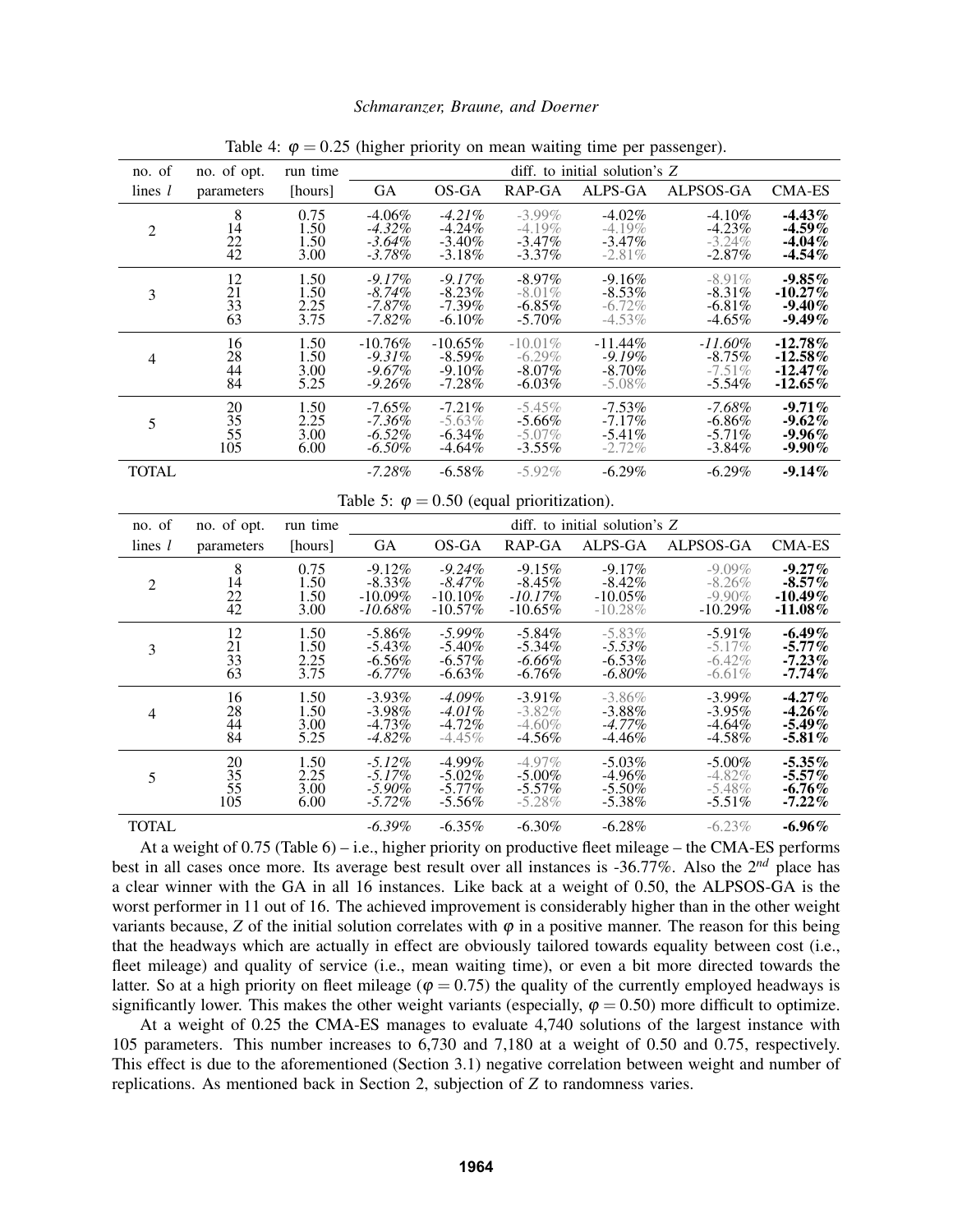| -13<br>$\circ$ |             |          |            |                                 |            |            |            |               |  |  |  |
|----------------|-------------|----------|------------|---------------------------------|------------|------------|------------|---------------|--|--|--|
| no. of         | no. of opt. | run time |            | diff. to initial solution's $Z$ |            |            |            |               |  |  |  |
| lines $l$      | parameters  | [hours]  | GA         | OS-GA                           | RAP-GA     | ALPS-GA    | ALPSOS-GA  | <b>CMA-ES</b> |  |  |  |
| 2              | 8           | 0.75     | $-40.92\%$ | $-40.86\%$                      | $-40.71\%$ | $-40.66\%$ | $-40.67\%$ | $-41.10\%$    |  |  |  |
|                | 14          | 1.50     | $-39.74\%$ | $-39.70\%$                      | $-39.59\%$ | $-39.46\%$ | $-39.25\%$ | $-40.00\%$    |  |  |  |
|                | 22          | 1.50     | $-41.52\%$ | $-41.40\%$                      | $-41.29\%$ | $-40.95\%$ | $-40.57\%$ | $-42.02\%$    |  |  |  |
|                | 42          | 3.00     | -41.83%    | $-41.50\%$                      | $-41.53\%$ | $-40.28\%$ | $-39.82\%$ | $-42.66\%$    |  |  |  |
| 3              | 12          | 1.50     | $-35.37\%$ | $-35.28\%$                      | $-35.03\%$ | $-35.00\%$ | $-34.98\%$ | $-36.11\%$    |  |  |  |
|                | 21          | 1.50     | $-34.25\%$ | $-33.76\%$                      | $-33.38\%$ | $-33.13\%$ | $-33.21\%$ | $-35.04\%$    |  |  |  |
|                | 33          | 2.25     | $-36.05\%$ | $-35.71\%$                      | $-35.18\%$ | $-34.74\%$ | $-34.27\%$ | $-37.12\%$    |  |  |  |
|                | 63          | 3.75     | $-36.13\%$ | $-34.88\%$                      | $-34.46\%$ | $-33.48\%$ | $-32.98\%$ | $-37.92\%$    |  |  |  |
| 4              | 16          | 1.50     | $-31.53\%$ | $-31.37\%$                      | $-30.79\%$ | $-31.15\%$ | $-30.47\%$ | $-32.68\%$    |  |  |  |
|                | 28          | 1.50     | $-29.83\%$ | $-29.70\%$                      | $-29.03\%$ | $-29.58\%$ | $-29.09\%$ | $-31.87\%$    |  |  |  |
|                | 44          | 3.00     | $-32.19\%$ | $-31.55\%$                      | $-31.08\%$ | $-30.90\%$ | $-30.43\%$ | $-34.00\%$    |  |  |  |
|                | 84          | 5.25     | $-32.42\%$ | $-30.73\%$                      | $-30.32\%$ | $-29.43\%$ | $-29.20\%$ | -34.86%       |  |  |  |
| 5              | 20          | 1.50     | $-32.81\%$ | $-31.38\%$                      | $-31.95\%$ | $-32.15%$  | $-31.60\%$ | $-34.80\%$    |  |  |  |
|                | 35          | 2.25     | $-32.33\%$ | $-30.87\%$                      | $-30.65\%$ | $-30.97\%$ | $-30.06\%$ | $-34.55\%$    |  |  |  |
|                | 55          | 3.00     | $-33.25\%$ | $-31.62\%$                      | $-30.92\%$ | $-30.51\%$ | $-30.48\%$ | $-36.30\%$    |  |  |  |
|                | 105         | 6.00     | $-33.81\%$ | $-31.50\%$                      | $-30.33\%$ | $-29.45\%$ | $-29.74\%$ | $-37.32\%$    |  |  |  |
| <b>TOTAL</b>   |             |          | -35.25%    | $-34.49\%$                      | $-34.14\%$ | $-33.87\%$ | $-33.55\%$ | $-36.77\%$    |  |  |  |

Table 6:  $\varphi = 0.75$  (higher priority on fleet mileage).

Figures 3 and 4 depict how the algorithms performed in the smallest  $(l = 2 \text{ and } e = 4)$  and the largest  $(l = 5$  and  $e = 21$ ) test instances over time with different weights. Again, 5 independent and reproducible runs where performed. Only the algorithms' respective best run was added to the plots.

First, the smallest instance with 8 optimization parameters in total: all algorithms show a steep descent within the first ten minutes. Since – as mentioned in Section 3.2 – the initial population contains the currently employed solution, all start below the initial solution. Due to the low number of optimization parameters, this instance is easy and swiftly to optimize. Results between the algorithms (see Tables 4, 5 and 6) as well as the shape of the curves do not vary much between the 3 different weights.



Figure 3: Best *Z* per algorithm over time (smallest instance with 8 optimization parameters).

The largest instance, with 105 optimization parameters, is a different situation (Figure 4): at a weight of 0.25 (Figure 4a) the algorithms (especially the GA and CMA-ES) need quite some time (∼25 minutes, the GA and CMA-ES ∼100 minutes) to find a significantly better solution than the initial solution marked by ✕. After about 140 minutes the CMA-ES has passed all competitors. The GA needs about 200 minutes to pass all but the CMA-ES. In Figure 4b all but the CMA-ES manage a steeper descent at the starting point and within 40 minutes. The CMA-ES needs about the same time (140 minutes) than in the previously mentioned case to catch up and exceed the other algorithms. Finally, at a weight of 0.75 (Figure 4c) all algorithms have steeper and constantly decreasing curves. This time the CMA-ES is much quicker and passes other algorithms after ∼20 minutes. It performed significantly better in this instance than his competitors. This can be observed in Figure 4 as well as in the previously shown tabular results (Tables 4, 5 and 6) where the results and the shapes of the curves vary stronger than in the smallest instance (Figure 3).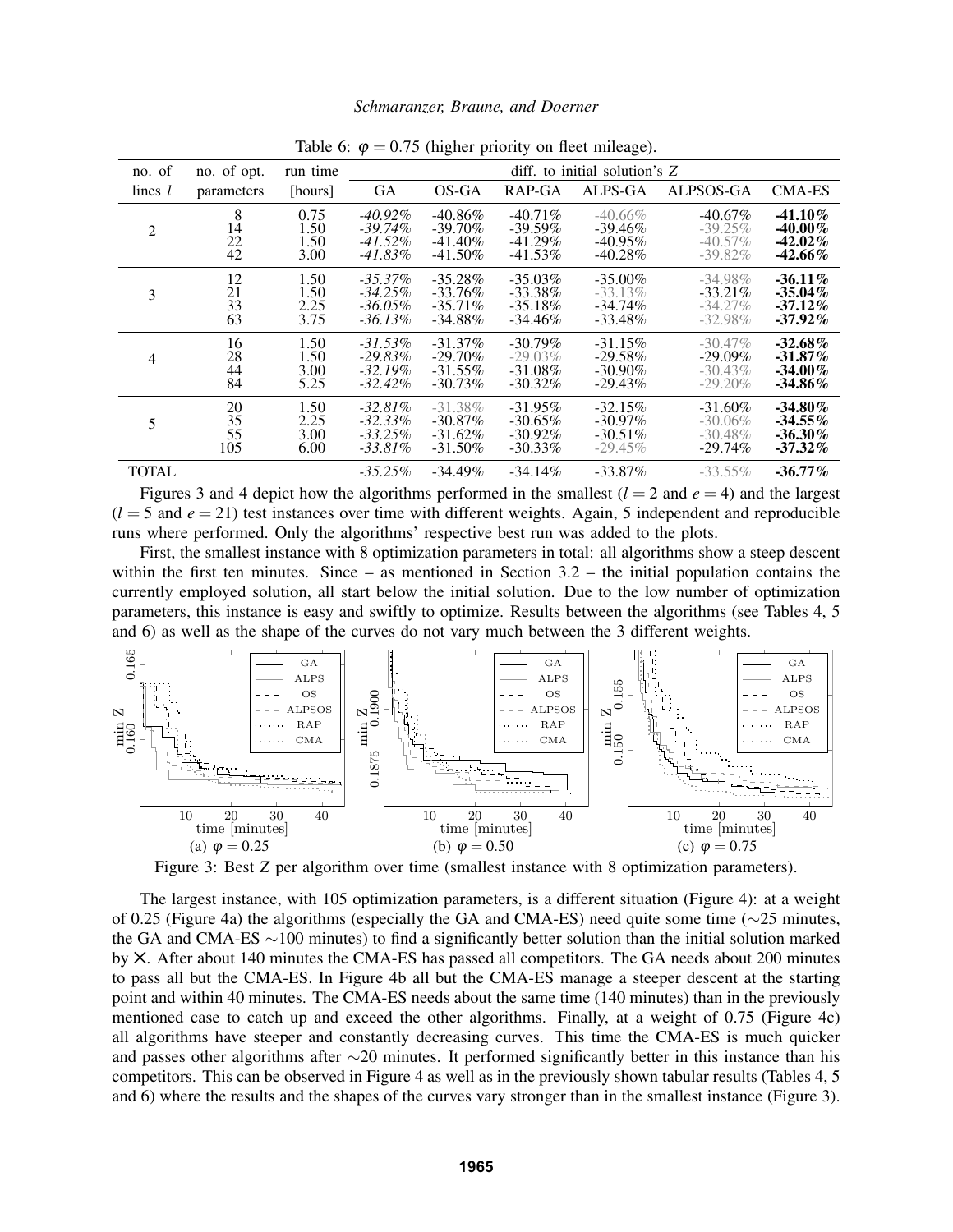

Figure 4: Best *Z* per algorithm over time (largest instance with 105 optimization parameters).

Last, a closer investigation into the tradeoff between productive fleet mileage and mean passenger waiting time per passenger (Figure 5). The data points (i.e., coordinates) are the best results of an optimization experiment with the CMA-ES on the large instance with 105 optimization parameters where the weight  $\varphi$ ) was altered from 0 to 1 in steps of 0.025. The run time was increased to a whole day per optimization run. As always, 5 independent and reproducible runs per variant were performed.

The currently employed solution results in 45,909 km (28,527 mi) fleet mileage and 2.69 minutes mean waiting time per passenger. The best optimized solution with  $\varphi = 0.375$  leads to 45,548 km (28,302 mi) and 2.59 minutes, thereby reducing both target measures by 0.79% and 3.72% respectively. So there is actually one with which both target values could be improved. As mentioned before, the currently employed solution is a bit closer to the equally balanced solution than the more passenger-oriented one ( $\varphi = 0.25$ ).



Figure 5: Fleet mileage vs. mean waiting time (large instance with 105 optimization parameters).

## 6 CONCLUSIONS AND PERSPECTIVES

All in all, the CMA-ES performed best in every single one of all 48 test instances. The (standard) genetic algorithm took the 2*nd* place and produced promising solutions in all instances (2*nd* best in 36 out of 48 cases). Both do not require many parameters and are thereby easier to tune. The ALPSOS-GA was the worse performer in 22 of 48 instances. It is likely that this is due to run time limitations and this algorithm's many parameters. Profiling runs of the algorithms' implementations within the HeuristicLab framework has shown that the "book-keeping" overhead is negligibly low. Advanced offspring selection and aging-layer concepts seem not suitable for this specific problem. Apparently, there is no danger in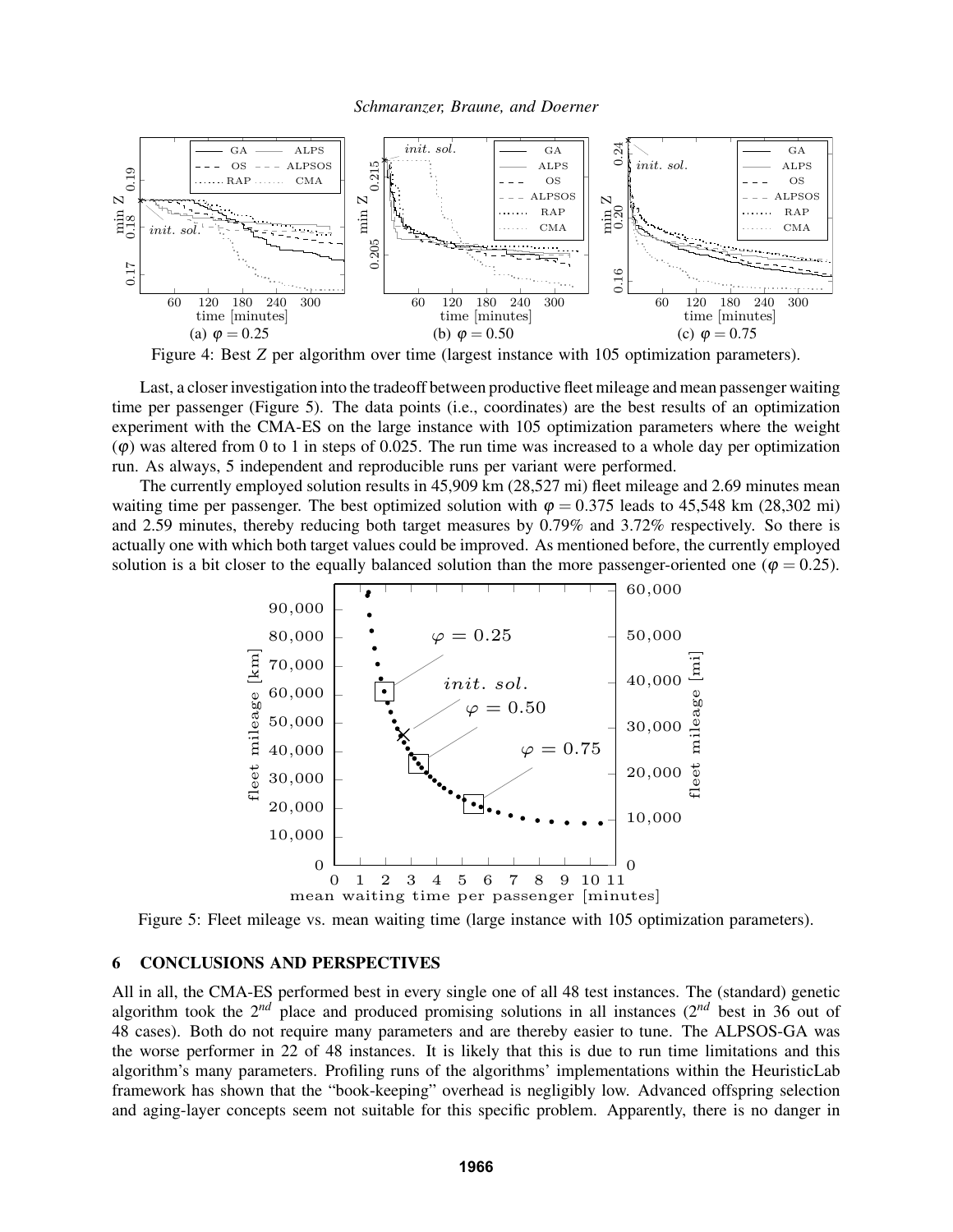terms of premature convergence and the aforementioned solution schemes do not manage to produce the necessary number of generations within the run time limit. However, in small instances the difference between these populations-based algorithms seems almost negligible. In larger instances, especially with unequal weights, the gap increases. The equally weighted instances were more difficult to improve due to the relatively good performance of the initial solution. The currently employed headways are close to equality but a bit more tailored towards quality of service (i.e., mean waiting time). The optimized solution at a weight of 0.375 offers both, cost reduction of 0.79% and service quality improvement of 3.72%.

As for the future, we are going to develop problem-specific crossover operators in order to improve the results. Furthermore, we intend to test the use factors instead of values – possibly a combination of both – as optimization parameters and use discrete instead of continuous encoding. Also, different types of metaheuristics or a Pareto-based solution approach could be an option to solve the problem. Other extensions concern the implementation of planned disruptions. For the time being, the real world system is still unaffected by this study. Possible future impacts are changes in the lines' respective hourly headways (i.e. new schedule), planning of vehicle acquisition, infrastructure alterations, disruption management, etc.

## ACKNOWLEDGMENTS

The financial support by the Austrian Federal Ministry for Digital and Economic Affairs and the National Foundation for Research, Technology and Development as well as Wiener Linien GmbH & Co KG (i.e., the Viennese urban public transportation provider) is gratefully acknowledged. The authors would also like to thank the reviewers for their careful reading of this paper and for their helpful comments and suggestions.

### **REFERENCES**

- Affenzeller, M., S. Wagner, and S. Winkler. 2007. "Self-adaptive Population Size Adjustment for Genetic Algorithms". In *Computer Aided Systems Theory EUROCAST 2007*, edited by R. M. D. et al., Volume 4739, 820–828. Berlin, Heidelberg: Springer.
- Affenzeller, M., S. Winkler, S. Wagner, and A. Beham. 2009. *Genetic Algorithms and Genetic Programming: Modern Concepts and Practical Applications*. Number 6 in Numerical insights. Boca Raton: Chapman & Hall/CRC Press.
- Chong, L., and C. Osorio. 2018. "A Simulation-Based Optimization Algorithm for Dynamic Large-Scale Urban Transportation Problems". *Transportation Science* 52(3):637–656.
- Fu, M. C. 2002. "Optimization for Simulation: Theory vs. Practice". *INFORMS Journal on Computing* 14(3):192–215.
- Guihaire, V., and J.-K. Hao. 2008. "Transit Network Design and Scheduling: A Global Review". *Transportation Research Part A: Policy and Practice* 42(10):1251–1273.
- Hanika, A. 2015. "Zukünftige Bevölkerungsentwicklung Österreichs und der Bundesländer 2014 bis 2060 (2075)". *Statistische Nachrichten* (1):12–33.
- Hansen, N., and A. Ostermeier. 2001. "Completely Derandomized Self-Adaptation in Evolution Strategies". *Evolutionary Computation* 9(2):159–195.
- Holland, J. H. 1975. *Adaptation in Natural and Artificial Systems: An Introductory Analysis with Applications to Biology, Control, and Artificial Intelligence*. 1 ed. Complex Adaptive Systems. Cambridge, MA: MIT Press.
- Hornby, G. S. 2006. "ALPS: The Age-layered Population Structure for Reducing the Problem of Premature Convergence". In *GECCO '06 Proceedings of the 8th Annual Conference on Genetic and Evolutionary Computation*, 815–822: ACM Press.
- IKK 2017. "Matchmobile Multimodal Trip Chains from Mobile Phones". Accessed Jun. 20, 2017. http://www.ikk.at/en/projekt/matchmobile-multimodal-trip-chains-from-mobile-phones.
- Jackson, J. R. 1963. "Jobshop-like Queueing Systems". *Management Science* 10(1):131–142.